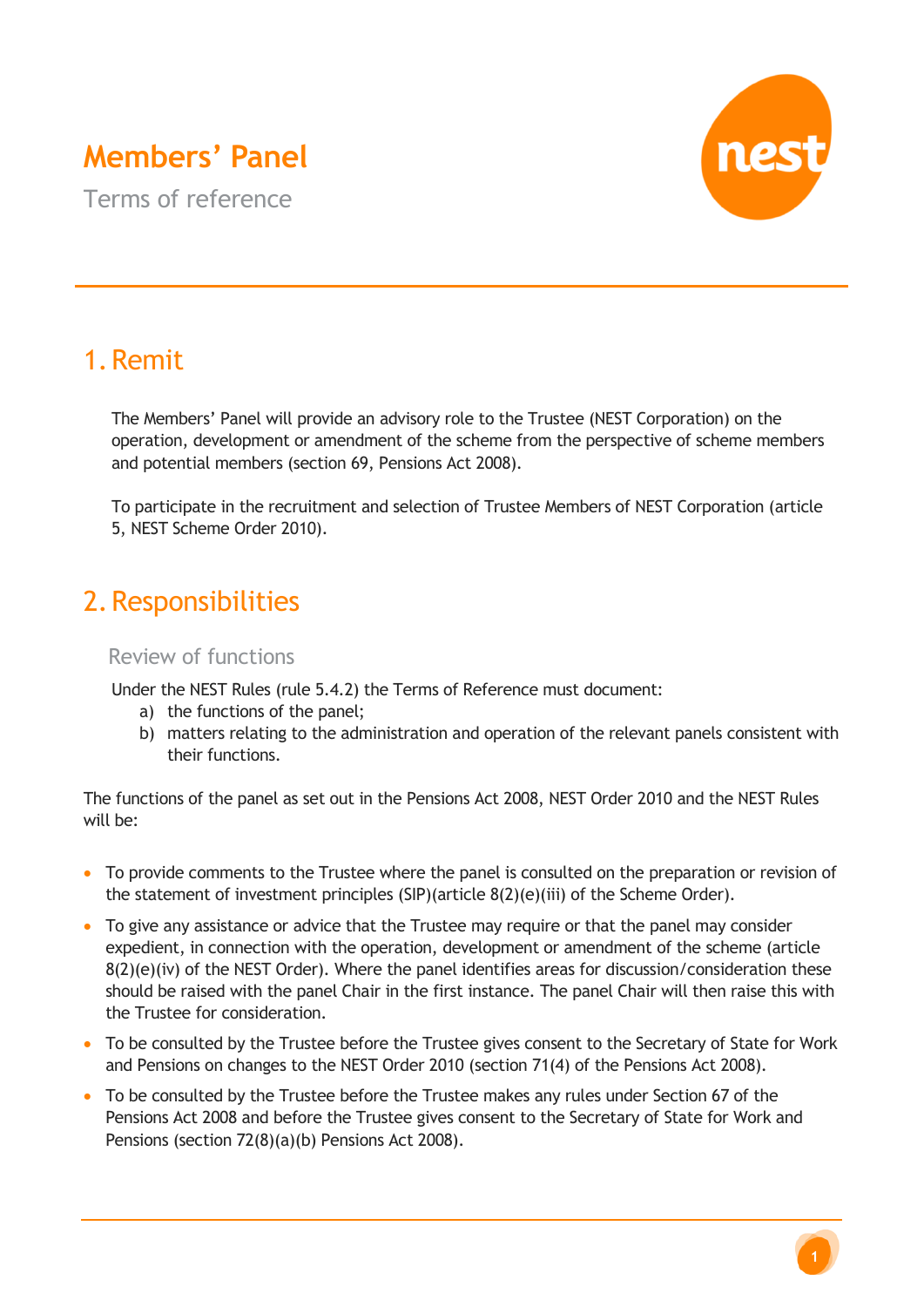- To participate in the process for the appointment of an individual as a Trustee Member or Chair of NEST Corporation as set out below:
	- $\circ$  Provide comment to NEST Corporation in respect of any job description or selection criteria that the corporation proposes to use;
	- $\circ$  The panel must nominate one of its members to participate in any meeting or other discussion that is to be held by the corporation with respect to the creation of a shortlist of candidates, and in any interview of any candidate
	- $\circ$  The corporation must supply the nominated member (as per the above) with a copy of any documents that the corporation is to consider when it decides who should be included in the shortlist, or who should be appointed, and must take into account any views expressed by that member before it makes a decision.
- To report to the Trustee on the exercise of the panel's functions as set out in the format below, or any other format requested by the Trustee:
	- o Minutes from the panel meetings to be reported to the trustee member meetings
	- $\circ$  At the request of the trustee members the chair or another panel member may be called to give a report to the trustee member meeting.
- In each financial year, make a report on the extent to which the Trustee has taken into account the views of members of the Scheme and the views of the members' panel (with respect to views which the panel is able to express pursuant to its functions), when the Trustee makes decisions about the operation, development or amendment of the Scheme.
- To be consulted by the Trustee before they:
	- $\circ$  determine the method of calculating how to make deductions from members accounts  $(i.e.$  the charge structure) (once the initial period<sup>1</sup> has ended)
	- o make changes to the level of deductions from members' pension accounts.

# 3.Terms of reference

These Terms are made under the National Employment Savings Trust Order 2010 and the Rules of the National Employment Savings Trust 2010. The Trustee must ensure that the terms of reference are reviewed at such intervals, and on such occasions, as the Trustee may reasonably determine and, if necessary revise. A copy of the terms of reference will be available on the NEST Corporation website.

## 4.Procedures

#### Meetings

 $\overline{a}$ 

The Panel will aim to meet around 4 times a year. Apologies for absence for any meeting of any category shall be given in advance to the Secretariat.

<sup>&</sup>lt;sup>1</sup> The Secretary of State must determine the method of calculating how to make deductions during an initial period and for how long the initial period applies.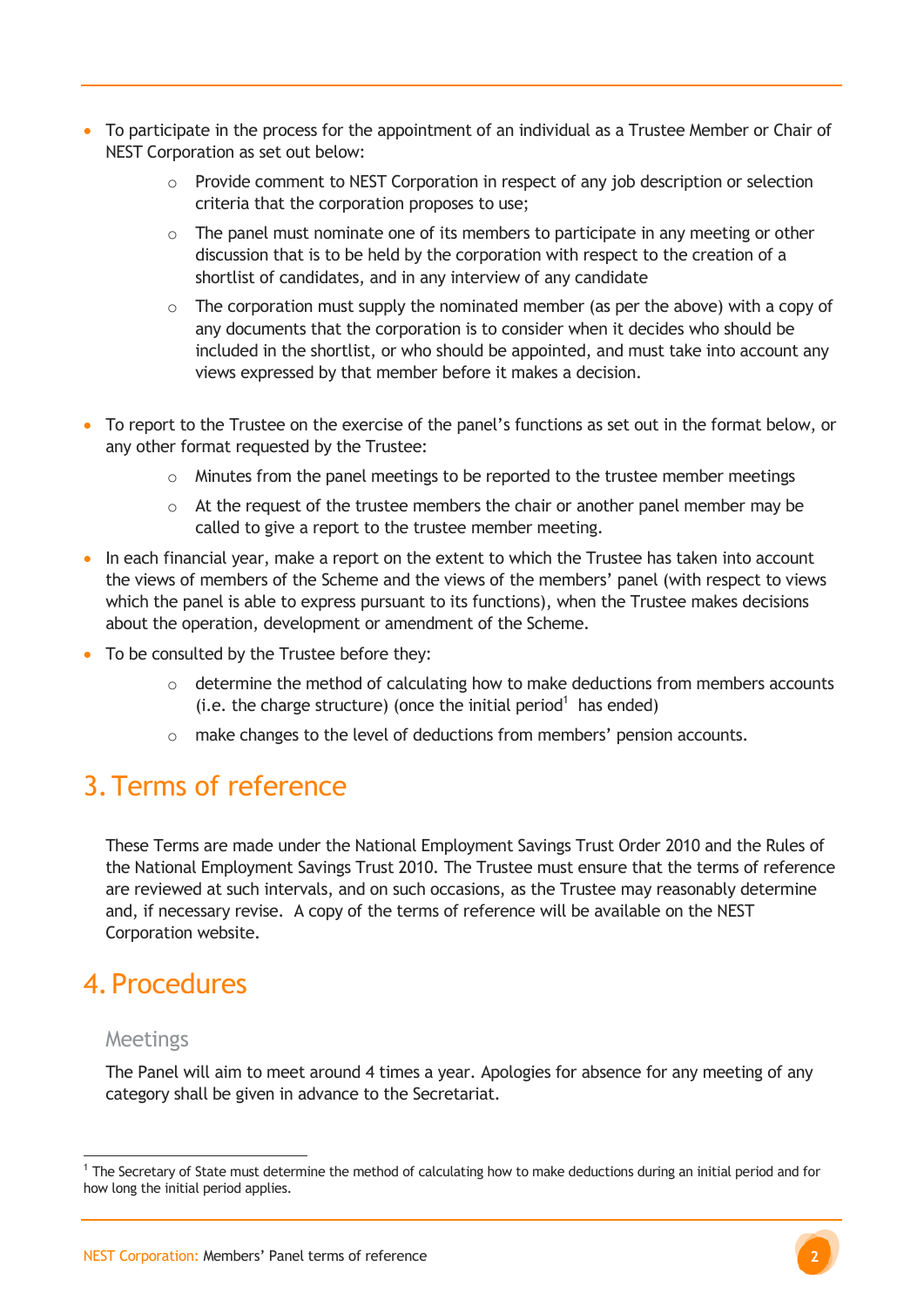The Panel Members can request additional meetings through the Chair of the panel.

Individuals who are unable to attend a meeting are invited to raise any points with the Chair in advance of the meeting to which they relate. The use of telephone conferencing will be permitted.

### **Ouoracy**

The quorum for Panel meetings will be 4 Panel Members.

### Agendas

Agendas and papers will generally be circulated with the aim of being received by 5 working days before the meeting date, which will confirm the timings and location. Panel Members may at any time suggest items for the agenda either to the Chair or via the Secretariat provided that they notify such items as early as possible (particularly if preparation of relevant papers is required). Once an agenda has been finalised, exceptional matters of business will be considered at the actual meeting itself under 'any other business' at the Chair's discretion.

The tabling of papers without notice is unacceptable. Exceptions may be made for urgent issues and/or where there are rapidly changing situations and any meeting will be adjourned for enough time to allow consideration of any associated papers before any decision would be taken.

Trustee Members can propose items for inclusion on the agenda, this will be discussed and agreed with the Panel Chair.

### Voting rights

A Panel Member may call for a vote. Where necessary, voting will be by a show of hands and in any equality of voting the Chair of each meeting shall have the casting vote. A full record of voting will be included in the Minutes of that meeting.

### Secretariat Support

All meetings will be provided with a Secretariat service managed by the General Counsel.

The Secretariat will maintain Minutes and other records associated with the Panel meetings, in accordance with NEST's current records management and retention policies.

### Minutes

The Secretariat shall minute the proceedings and resolutions of all meetings. Minutes will record decisions reached including specific actions requested by the Panel Members, reports considered and where appropriate the main points of discussion and will provide sufficient 'clear' background to those decisions for perpetuity.